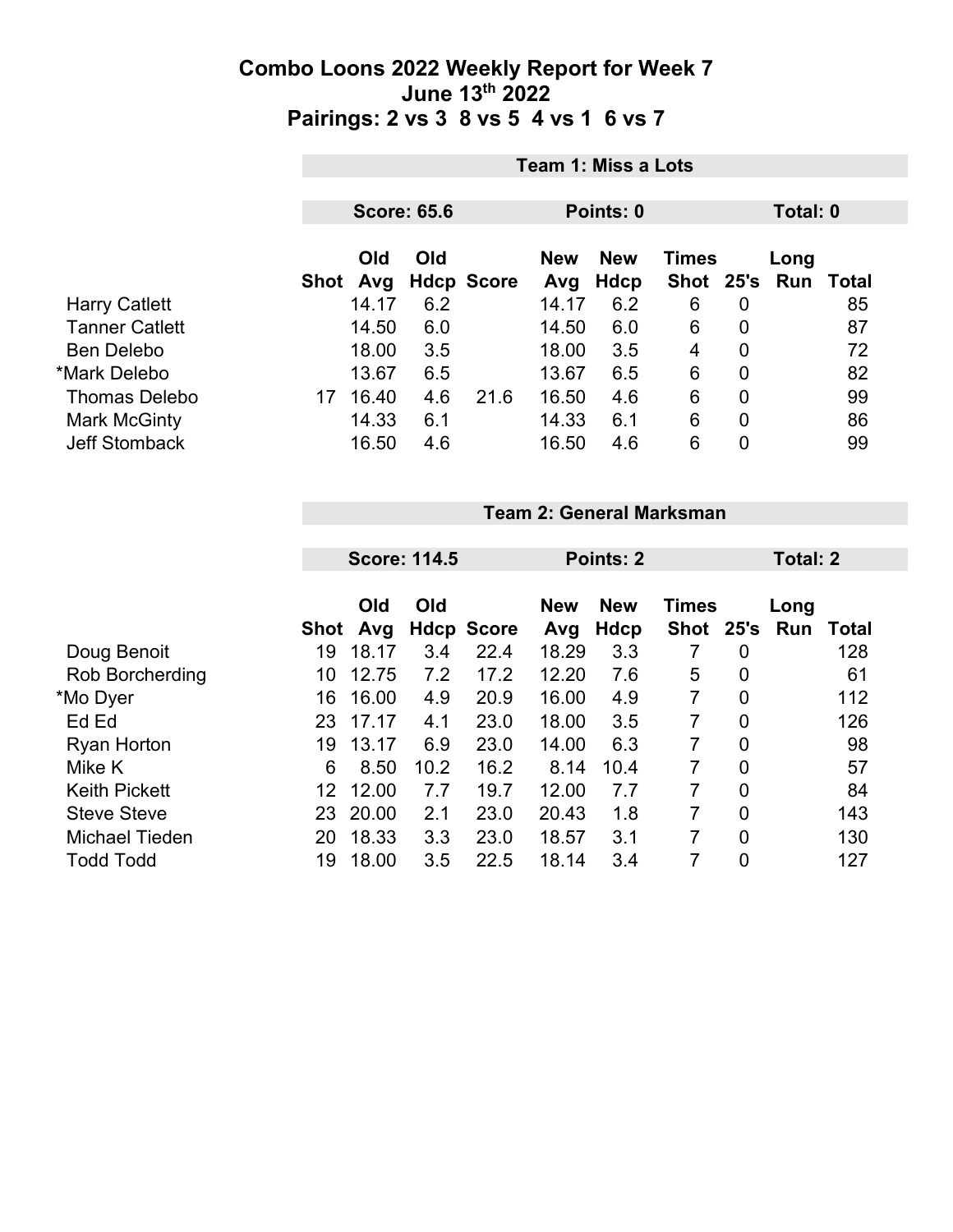|                      | <b>Team 3: Skidmarks</b> |       |      |                   |            |             |                |                |          |       |  |
|----------------------|--------------------------|-------|------|-------------------|------------|-------------|----------------|----------------|----------|-------|--|
|                      |                          |       |      |                   |            |             |                |                |          |       |  |
|                      | <b>Score: 112.5</b>      |       |      | Points: 0         |            |             |                | Total: 0       |          |       |  |
|                      |                          | Old   | Old  |                   | <b>New</b> | <b>New</b>  | <b>Times</b>   |                | Long     |       |  |
|                      | Shot                     | Avg   |      | <b>Hdcp Score</b> | Avg        | <b>Hdcp</b> | <b>Shot</b>    |                | 25's Run | Total |  |
| Mike Carbone         | 20                       | 14.33 | 6.1  | 23.0              | 15.14      | 5.5         |                | 0              |          | 106   |  |
| Josh Halloran        | 15                       | 15.75 | 5.1  | 20.1              | 15.60      | 5.2         | 5              | 0              |          | 78    |  |
| Dean Hanson          | 11                       | 11.33 | 8.2  | 19.2              | 11.25      | 8.2         | 4              | $\mathbf 0$    |          | 45    |  |
| *JD Hanson           | 22                       | 15.50 | 5.3  | 23.0              | 16.43      | 4.6         | $\overline{7}$ | $\overline{0}$ |          | 115   |  |
| Pat Hegseth          |                          | 4.60  | 12.9 |                   | 4.60       | 12.9        | 5              | 0              |          | 23    |  |
| <b>Tony Hegseth</b>  | 17                       | 15.67 | 5.1  | 22.1              | 15.86      | 5.0         | 7              | $\overline{0}$ |          | 111   |  |
| <b>Scott Huckert</b> | 16                       | 11.17 | 8.3  | 23.0              | 11.86      | 7.8         | 7              | 0              |          | 83    |  |
| <b>Tim Nolan</b>     | 16                       | 15.33 | 5.4  | 21.4              | 15.43      | 5.3         | 7              | $\overline{0}$ |          | 108   |  |
| <b>Jerrid Voss</b>   | 15                       | 14.00 | 6.3  | 21.3              | 14.14      | 6.2         | 7              | 0              |          | 99    |  |

|                       |            | <b>Score: 108.9</b> |      |                   |            | Points: 2    |           |                | Total: 2 |       |  |
|-----------------------|------------|---------------------|------|-------------------|------------|--------------|-----------|----------------|----------|-------|--|
|                       |            |                     |      |                   |            |              |           |                |          |       |  |
|                       | Old<br>Old |                     |      | <b>New</b>        | <b>New</b> | <b>Times</b> |           | Long           |          |       |  |
|                       | Shot       | Avg                 |      | <b>Hdcp Score</b> | Avg        | Hdcp         | Shot 25's |                | Run      | Total |  |
| Matt B                | 14         | 14.33               | 6.1  | 20.1              | 14.29      | 6.1          |           | 0              |          | 100   |  |
| <b>John Collins</b>   | 22         | 20.00               | 2.1  | 23.0              | 20.29      | 1.9          | 7         | $\overline{0}$ |          | 142   |  |
| <b>Justin Collins</b> | 14         | 15.50               | 5.3  | 19.3              | 15.29      | 5.4          | 7         | $\overline{0}$ |          | 107   |  |
| <b>Sam Collins</b>    | 22         | 17.50               | 3.9  | 23.0              | 18.14      | 3.4          | 7         | $\overline{0}$ |          | 127   |  |
| <b>Tom Forrest</b>    | 21         | 18.17               | 3.4  | 23.0              | 18.57      | 3.1          | 7         | $\overline{0}$ |          | 130   |  |
| Jeff Jeff             | 12         | 15.50               | 5.3  | 17.3              | 15.00      | 5.6          | 7         | $\overline{0}$ |          | 105   |  |
| Mo Mo                 | 9          | 7.50                | 10.9 | 19.9              | 7.71       | 10.7         | 7         | $\overline{0}$ |          | 54    |  |
| <b>Neal Neal</b>      | 9          | 13.67               | 6.5  | 15.5              | 13.00      | 7.0          | 7         | $\overline{0}$ |          | 91    |  |
| <b>Keith Ross</b>     | 8          | 11.67               | 7.9  | 15.9              | 11.14      | 8.3          |           | 0              |          | 78    |  |

**Team 4: Gun Slingers**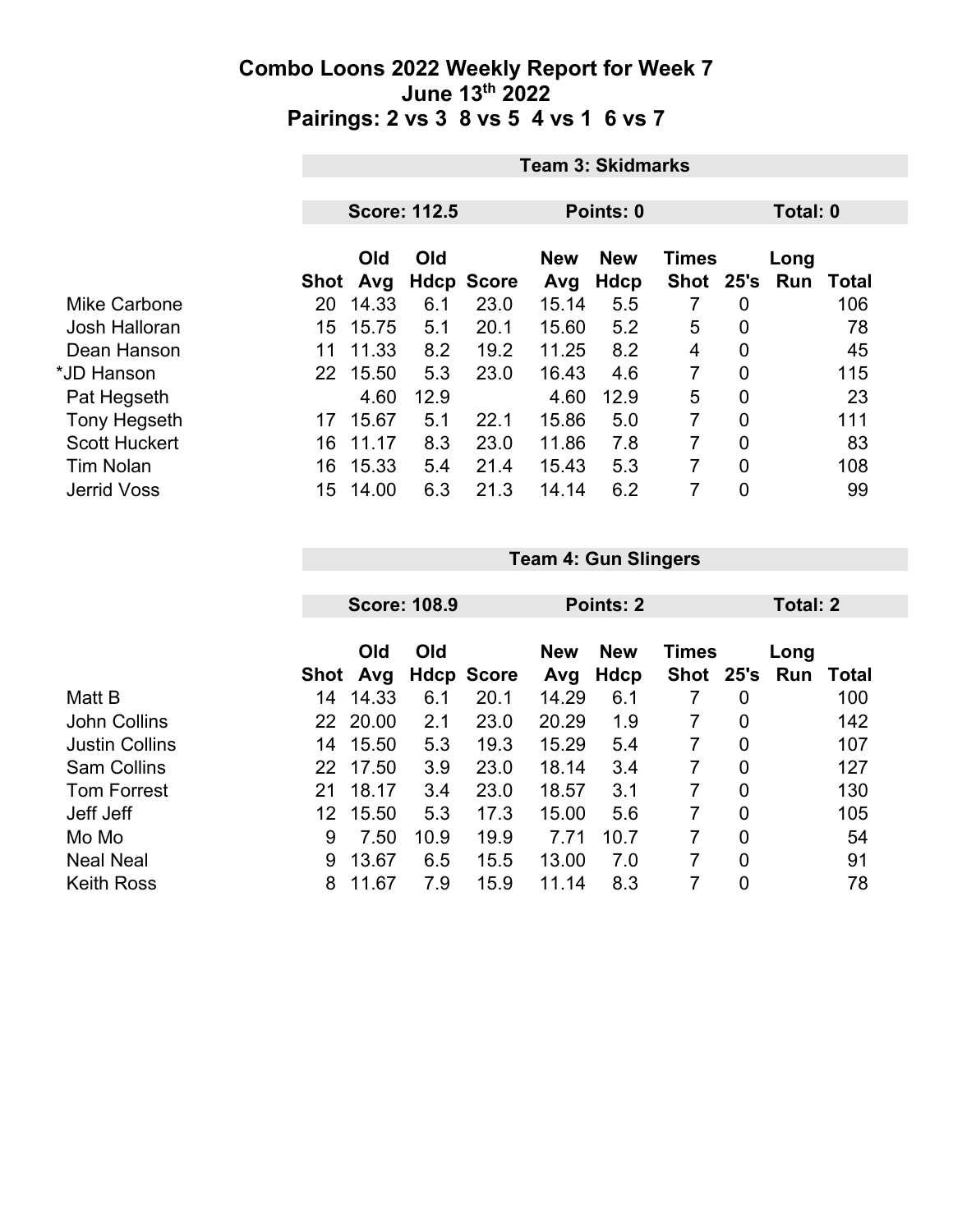|                      |      | <b>Team 5: Concussion Ducks</b> |     |                   |                   |                    |                           |                |                    |       |  |
|----------------------|------|---------------------------------|-----|-------------------|-------------------|--------------------|---------------------------|----------------|--------------------|-------|--|
|                      |      |                                 |     |                   |                   |                    |                           |                |                    |       |  |
|                      |      | <b>Score: 111.7</b>             |     |                   |                   | Points: 2          |                           | Total: 2       |                    |       |  |
|                      | Shot | Old<br>Avg                      | Old | <b>Hdcp Score</b> | <b>New</b><br>Avg | <b>New</b><br>Hdcp | <b>Times</b><br>Shot 25's |                | Long<br><b>Run</b> | Total |  |
| <b>Jeff Bakke</b>    | 12   | 13.17                           | 6.9 | 18.9              | 13.00             | 7.0                | 7                         | 0              |                    | 91    |  |
| <b>Randy Beyreis</b> | 14   | 13.67                           | 6.5 | 20.5              | 13.71             | 6.5                | 7                         | $\overline{0}$ |                    | 96    |  |
| <b>Scott Elke</b>    | 15   | 11.20                           | 8.3 | 23.0              | 11.83             | 7.8                | 6                         | 0              |                    | 71    |  |
| *Kevin Griffin       | 12.  | 12.17                           | 7.6 | 19.6              | 12.14             | 7.6                | 7                         | 0              |                    | 85    |  |
| Brian Jablonski      | 18   | 13.67                           | 6.5 | 23.0              | 14.29             | 6.1                | 7                         | $\overline{0}$ |                    | 100   |  |
| Jason Lamusga        | 9    | 14.17                           | 6.2 | 15.2              | 13.43             | 6.7                | 7                         | 0              |                    | 94    |  |
| Jon Livingston       | 19   | 18.50                           | 3.2 | 22.2              | 18.57             | 3.1                | 7                         | 0              |                    | 130   |  |
| <b>Kevin Schmidt</b> | 12.  | 13.83                           | 6.4 | 18.4              | 13.57             | 6.6                | 7                         | $\overline{0}$ |                    | 95    |  |
| <b>Bud Schoenle</b>  | 6    | 13.17                           | 6.9 | 12.9              | 12.14             | 7.6                | 7                         | 0              |                    | 85    |  |
| <b>Jeff Strong</b>   | 15   | 11.60                           | 8.0 | 23.0              | 12.17             | 7.6                | 6                         | 0              |                    | 73    |  |

|                     |      | <b>Score: 63.1</b> |      |                   |            | Points: 0  |                |                | Total: 0 |                  |  |
|---------------------|------|--------------------|------|-------------------|------------|------------|----------------|----------------|----------|------------------|--|
|                     |      |                    |      |                   |            |            |                |                |          |                  |  |
|                     |      | Old                | Old  |                   | <b>New</b> | <b>New</b> | <b>Times</b>   |                | Long     |                  |  |
|                     | Shot | Avg                |      | <b>Hdcp Score</b> | Avg        | Hdcp       | Shot 25's      |                |          | <b>Run Total</b> |  |
| *Tom Bednarczyk     |      | 11.00              | 8.4  |                   | 11.00      | 8.4        | 4              | 0              |          | 44               |  |
| <b>Rob Bennett</b>  |      | 15.80              | 5.0  |                   | 15.80      | 5.0        | 5              | 0              |          | 79               |  |
| <b>Tony Calova</b>  |      |                    |      |                   |            |            | 0              | 0              |          | 0                |  |
| Jeff Freeman        |      | 11.60              | 8.0  |                   | 11.60      | 8.0        | 5              | 0              |          | 58               |  |
| Scott Johnson       | 15   | 17.17              | 4.1  | 19.1              | 16.86      | 4.3        | $\overline{7}$ | $\overline{0}$ |          | 118              |  |
| <b>Brent Larsen</b> |      | 9.50               | 9.5  |                   | 9.50       | 9.5        | $\overline{2}$ | $\overline{0}$ |          | 19               |  |
| <b>Shawn Meyer</b>  |      |                    |      |                   |            |            | $\overline{0}$ | $\overline{0}$ |          | 0                |  |
| <b>Greg Neva</b>    |      | 12.50              | 7.4  |                   | 12.50      | 7.4        | $\overline{2}$ | 0              |          | 25               |  |
| Jon Pangerl         |      |                    |      |                   |            |            | 0              | $\mathbf 0$    |          | $\mathbf 0$      |  |
| <b>Tim White</b>    |      | 8.50               | 10.2 |                   | 8.50       | 10.2       | $\overline{2}$ | 0              |          | 17               |  |

**Team 6: Davis**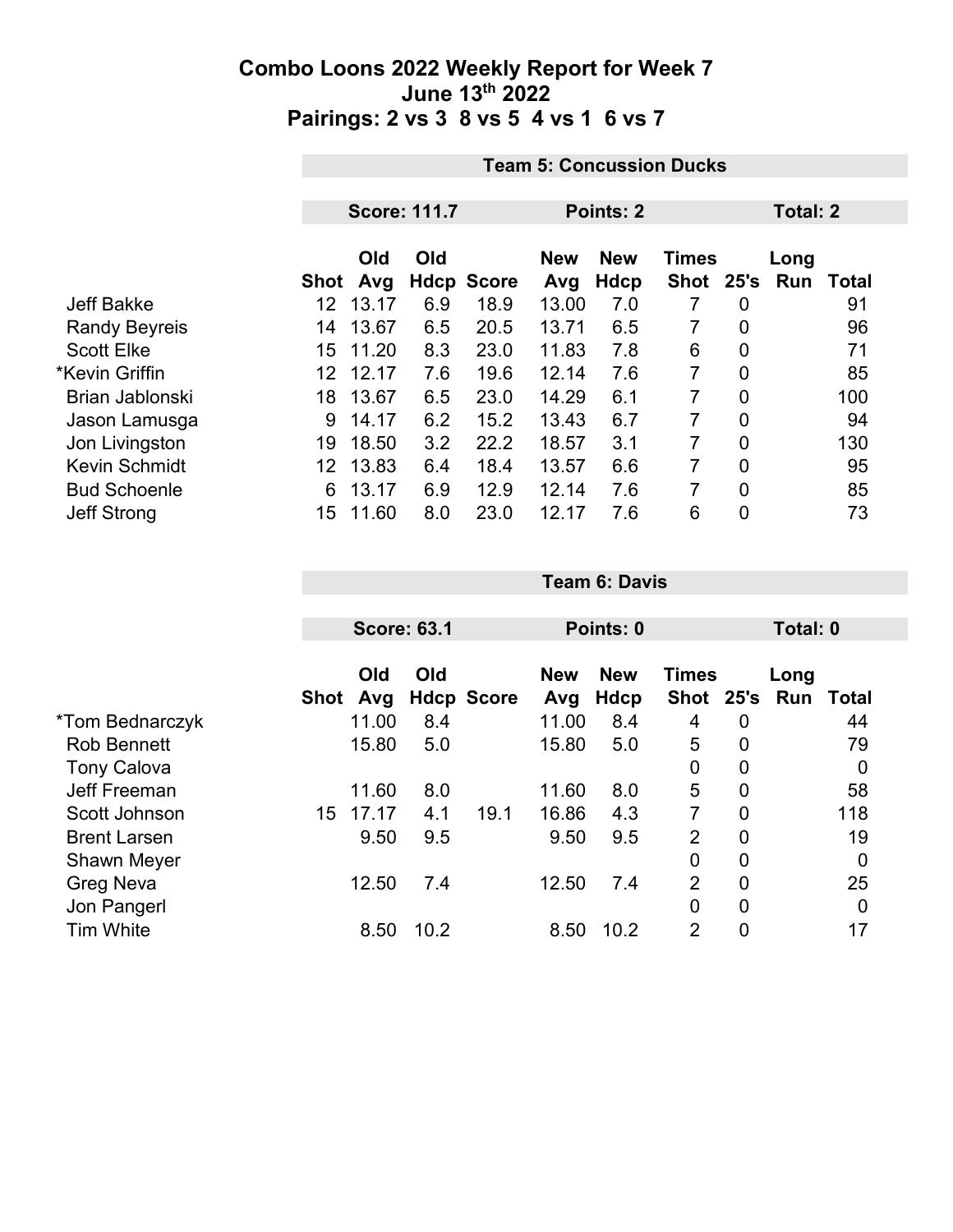|                     | <b>Team 7: Team Pigeon Pounders</b> |            |                    |                   |                   |                    |                           |                  |                    |              |
|---------------------|-------------------------------------|------------|--------------------|-------------------|-------------------|--------------------|---------------------------|------------------|--------------------|--------------|
|                     |                                     |            |                    |                   |                   |                    |                           |                  |                    |              |
|                     |                                     |            | <b>Score: 87.8</b> |                   | Points: 2         |                    |                           |                  |                    | Total: 2     |
|                     | <b>Shot</b>                         | Old<br>Avg | Old                | <b>Hdcp Score</b> | <b>New</b><br>Avg | <b>New</b><br>Hdcp | <b>Times</b><br>Shot 25's |                  | Long<br><b>Run</b> | <b>Total</b> |
| Joe Boetl           |                                     | 6.50       | 11.6               |                   | 6.50              | 11.6               | 4                         | $\boldsymbol{0}$ |                    | 26           |
| John DeLeon         | 7                                   | 10.83      | 8.5                | 15.5              | 10.29             | 8.9                | 7                         | 0                |                    | 72           |
| <b>Tim Diamond</b>  |                                     |            |                    |                   |                   |                    | 0                         | $\overline{0}$   |                    | 0            |
| Dan Leach           | 5                                   | 7.00       | 11.2               | 16.2              | 6.67              | 11.4               | 6                         | $\overline{0}$   |                    | 40           |
| <b>Nick Leach</b>   | 6                                   | 7.80       | 10.6               | 16.6              | 7.50              | 10.9               | 6                         | $\overline{0}$   |                    | 45           |
| <b>Robert Libke</b> | 12                                  | 11.00      | 8.4                | 20.4              | 11.17             | 8.3                | 6                         | $\overline{0}$   |                    | 67           |
| <b>Reide Weber</b>  | 9                                   | 13.00      | 7.0                | 16.0              | 11.67             | 7.9                | 3                         | $\mathbf 0$      |                    | 35           |
| <b>Ivan Weiss</b>   | 1                                   | 8.00       | 10.5               | 11.5              | 7.00              | 11.2               | 7                         | 0                |                    | 49           |
| Lisa Weiss          | 4                                   | 3.83       | 13.4               | 17.4              | 3.86              | 13.4               | 7                         | $\overline{0}$   |                    | 27           |
| *Ivan Weiss Jr      | 8                                   | 10.00      | 9.1                | 17.1              | 9.71              | 9.3                | 7                         | $\mathbf 0$      |                    | 68           |

| Team 8: League average |                    |                                                  |  |           |       |  |          |  |
|------------------------|--------------------|--------------------------------------------------|--|-----------|-------|--|----------|--|
|                        |                    |                                                  |  |           |       |  |          |  |
|                        | <b>Score: 94.9</b> |                                                  |  | Points: 0 |       |  | Total: 0 |  |
| <b>Old</b>             | Old                | Shot Avg Hdcp Score Avg Hdcp Shot 25's Run Total |  | New New   | Times |  | Long     |  |

Super Shooters: None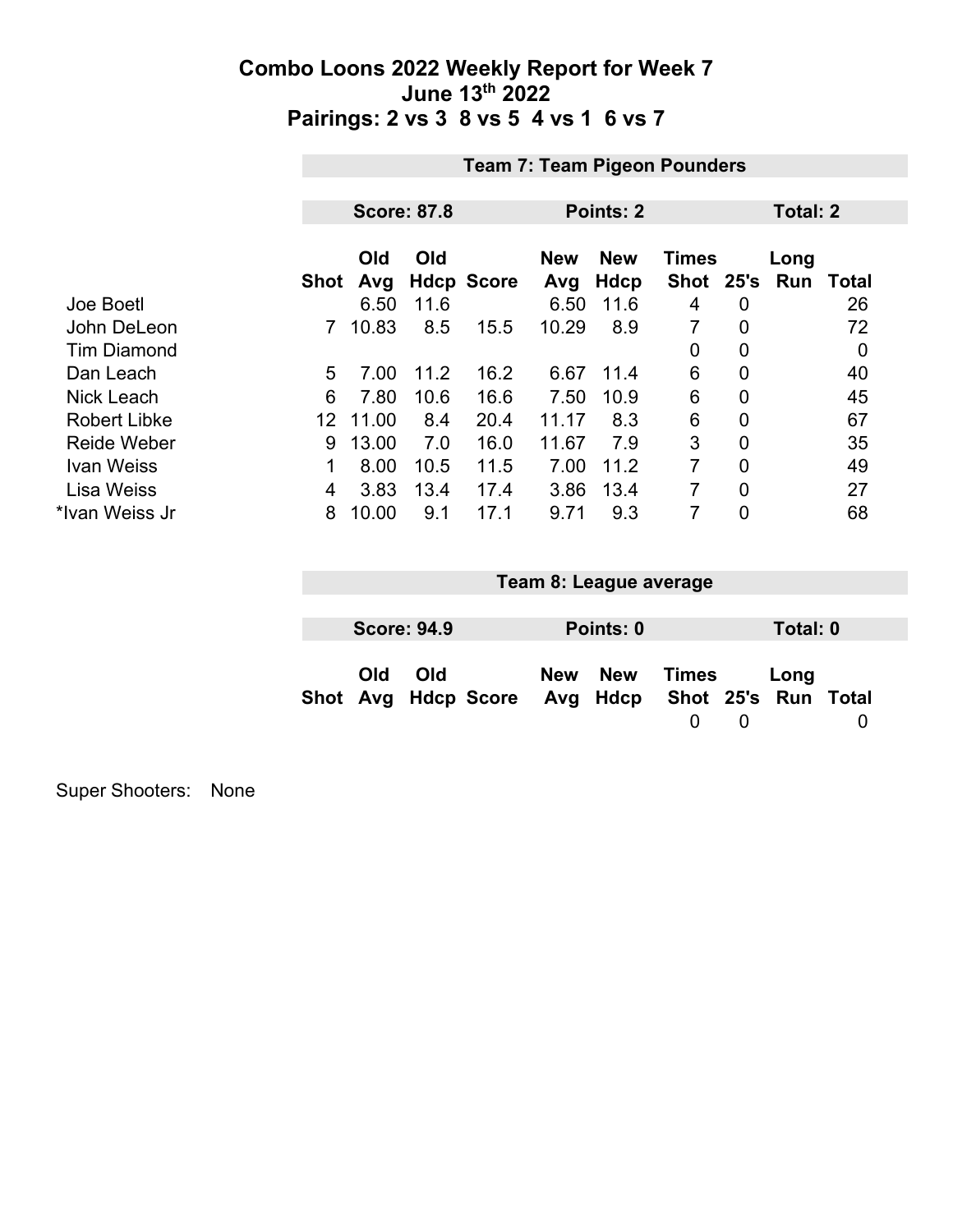## **Combo Loons 2022 Team Standings through week 7**

| Team 7 | <b>Team Pigeon Pounders</b> | 2.0 |
|--------|-----------------------------|-----|
| Team 5 | <b>Concussion Ducks</b>     | 2.0 |
| Team 4 | <b>Gun Slingers</b>         | 2.0 |
| Team 2 | <b>General Marksman</b>     | 2.0 |
| Team 8 | League average              | 0.0 |
| Team 6 | <b>Davis</b>                | 0.0 |
| Team 3 | <b>Skidmarks</b>            | 0.0 |
| Team 1 | <b>Miss a Lots</b>          | 0.0 |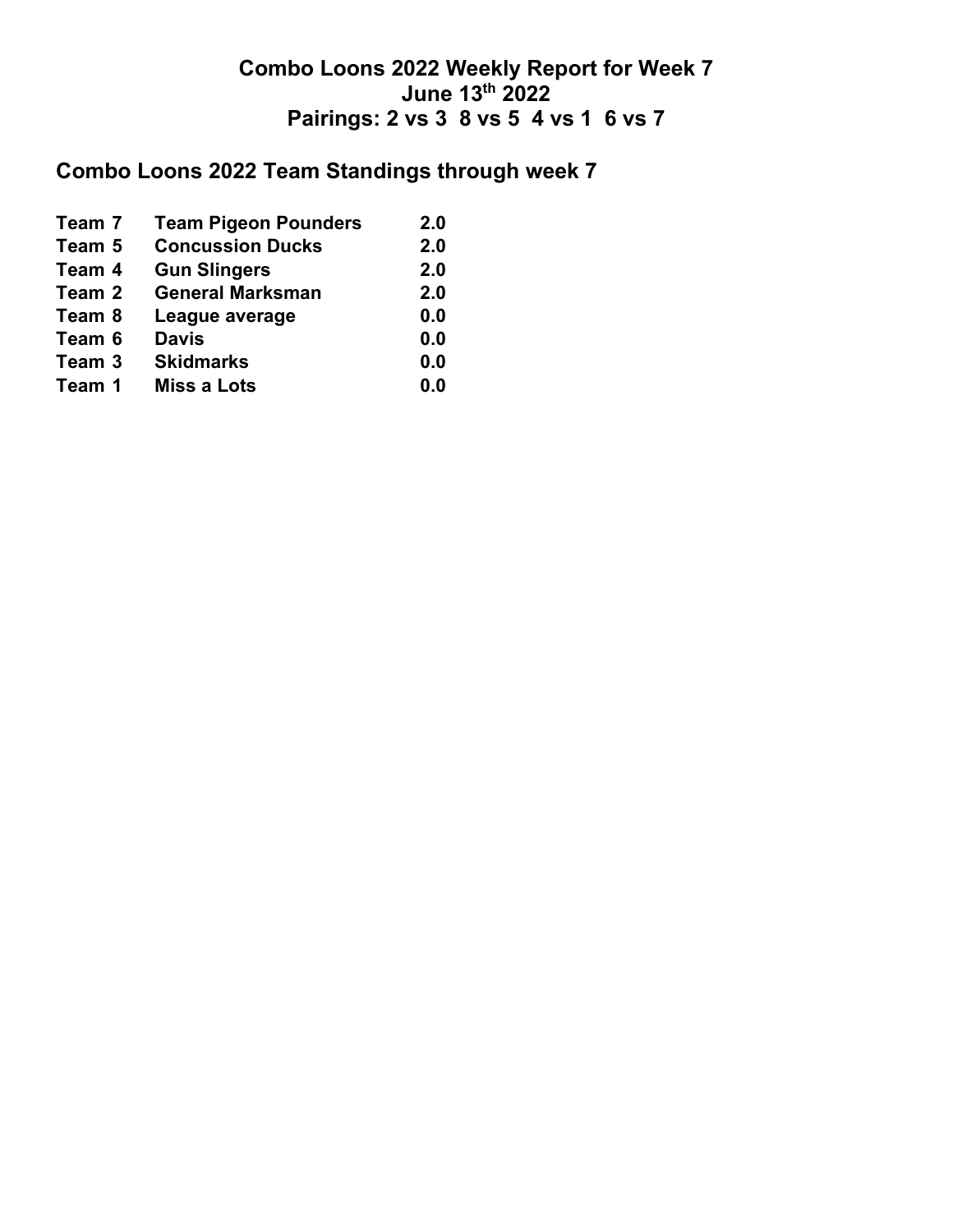# **Combo Loons 2022 Total Target Leaders Through Week 7**

| Shooter                | Total | Avg   | <b>Rounds Straights Team</b> |             |                         |
|------------------------|-------|-------|------------------------------|-------------|-------------------------|
|                        |       |       |                              |             |                         |
| <b>Steve Steve</b>     | 143   | 20.43 | $\overline{7}$               | 0           | <b>General Marksman</b> |
| <b>John Collins</b>    | 142   | 20.29 | 7                            | 0           | <b>Gun Slingers</b>     |
| Jon Livingston         | 130   | 18.57 | 7                            | 0           | <b>Concussion Ducks</b> |
| <b>Tom Forrest</b>     | 130   | 18.57 | 7                            | 0           | <b>Gun Slingers</b>     |
| <b>Michael Tieden</b>  | 130   | 18.57 | $\overline{7}$               | 0           | <b>General Marksman</b> |
| Doug Benoit            | 128   | 18.29 | $\overline{7}$               | 0           | <b>General Marksman</b> |
| <b>Sam Collins</b>     | 127   | 18.14 | 7                            | 0           | <b>Gun Slingers</b>     |
| <b>Todd Todd</b>       | 127   | 18.14 | $\overline{7}$               | 0           | <b>General Marksman</b> |
| Ed Ed                  | 126   | 18.00 | $\overline{7}$               | 0           | <b>General Marksman</b> |
| Scott Johnson          | 118   | 16.86 | $\overline{7}$               | 0           | Davis                   |
| <b>JD Hanson</b>       | 115   | 16.43 | $\overline{7}$               | 0           | <b>Skidmarks</b>        |
| Mo Dyer                | 112   | 16.00 | $\overline{7}$               | 0           | <b>General Marksman</b> |
| <b>Tony Hegseth</b>    | 111   | 15.86 | 7                            | 0           | <b>Skidmarks</b>        |
| <b>Tim Nolan</b>       | 108   | 15.43 | $\overline{7}$               | 0           | <b>Skidmarks</b>        |
| <b>Justin Collins</b>  | 107   | 15.29 | 7                            | 0           | <b>Gun Slingers</b>     |
| <b>Mike Carbone</b>    | 106   | 15.14 | $\overline{7}$               | 0           | <b>Skidmarks</b>        |
| Jeff Jeff              | 105   | 15.00 | $\overline{7}$               | 0           | <b>Gun Slingers</b>     |
| Matt B                 | 100   | 14.29 | 7                            | $\mathbf 0$ | <b>Gun Slingers</b>     |
| <b>Brian Jablonski</b> | 100   | 14.29 | 7                            | 0           | <b>Concussion Ducks</b> |
| <b>Thomas Delebo</b>   | 99    | 16.50 | 6                            | 0           | Miss a Lots             |
| <b>Jeff Stomback</b>   | 99    | 16.50 | 6                            | 0           | Miss a Lots             |
| <b>Jerrid Voss</b>     | 99    | 14.14 | $\overline{7}$               | 0           | <b>Skidmarks</b>        |
| <b>Ryan Horton</b>     | 98    | 14.00 | 7                            | 0           | <b>General Marksman</b> |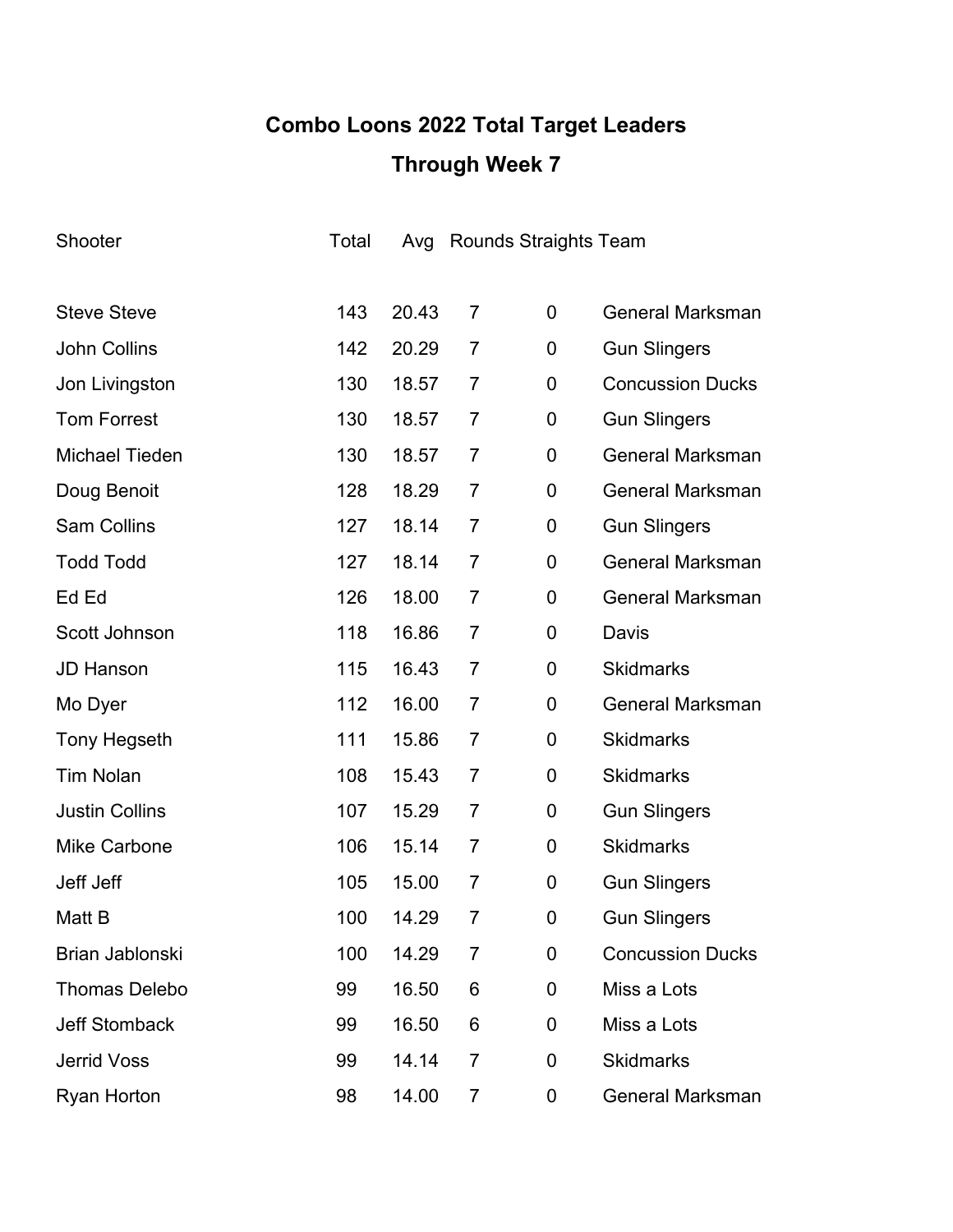| <b>Randy Beyreis</b>  | 96 | 13.71 | 7              | 0                | <b>Concussion Ducks</b>     |
|-----------------------|----|-------|----------------|------------------|-----------------------------|
| <b>Kevin Schmidt</b>  | 95 | 13.57 | 7              | $\boldsymbol{0}$ | <b>Concussion Ducks</b>     |
| Jason Lamusga         | 94 | 13.43 | 7              | 0                | <b>Concussion Ducks</b>     |
| <b>Neal Neal</b>      | 91 | 13.00 | $\overline{7}$ | 0                | <b>Gun Slingers</b>         |
| <b>Jeff Bakke</b>     | 91 | 13.00 | 7              | $\mathbf 0$      | <b>Concussion Ducks</b>     |
| <b>Tanner Catlett</b> | 87 | 14.50 | 6              | 0                | Miss a Lots                 |
| <b>Mark McGinty</b>   | 86 | 14.33 | 6              | $\mathbf 0$      | Miss a Lots                 |
| <b>Bud Schoenle</b>   | 85 | 12.14 | 7              | 0                | <b>Concussion Ducks</b>     |
| <b>Harry Catlett</b>  | 85 | 14.17 | 6              | $\mathbf 0$      | Miss a Lots                 |
| Kevin Griffin         | 85 | 12.14 | $\overline{7}$ | $\mathbf 0$      | <b>Concussion Ducks</b>     |
| <b>Keith Pickett</b>  | 84 | 12.00 | $\overline{7}$ | 0                | <b>General Marksman</b>     |
| <b>Scott Huckert</b>  | 83 | 11.86 | 7              | 0                | <b>Skidmarks</b>            |
| Mark Delebo           | 82 | 13.67 | 6              | $\mathbf 0$      | Miss a Lots                 |
| <b>Rob Bennett</b>    | 79 | 15.80 | 5              | 0                | Davis                       |
| Josh Halloran         | 78 | 15.60 | 5              | 0                | <b>Skidmarks</b>            |
| <b>Keith Ross</b>     | 78 | 11.14 | $\overline{7}$ | $\pmb{0}$        | <b>Gun Slingers</b>         |
| <b>Jeff Strong</b>    | 73 | 12.17 | 6              | 0                | <b>Concussion Ducks</b>     |
| John DeLeon           | 72 | 10.29 | $\overline{7}$ | 0                | <b>Team Pigeon Pounders</b> |
| <b>Ben Delebo</b>     | 72 | 18.00 | 4              | $\mathbf 0$      | Miss a Lots                 |
| <b>Scott Elke</b>     | 71 | 11.83 | 6              | 0                | <b>Concussion Ducks</b>     |
| Ivan Weiss Jr         | 68 | 9.71  | 7              | $\mathbf 0$      | <b>Team Pigeon Pounders</b> |
| <b>Robert Libke</b>   | 67 | 11.17 | 6              | 0                | <b>Team Pigeon Pounders</b> |
| Rob Borcherding       | 61 | 12.20 | 5              | $\boldsymbol{0}$ | <b>General Marksman</b>     |
| <b>Jeff Freeman</b>   | 58 | 11.60 | 5              | $\boldsymbol{0}$ | Davis                       |
| Mike K                | 57 | 8.14  | 7              | 0                | <b>General Marksman</b>     |
| Mo Mo                 | 54 | 7.71  | $\overline{7}$ | $\mathbf 0$      | <b>Gun Slingers</b>         |
| <b>Ivan Weiss</b>     | 49 | 7.00  | 7              | $\mathbf 0$      | <b>Team Pigeon Pounders</b> |
| Nick Leach            | 45 | 7.50  | 6              | 0                | <b>Team Pigeon Pounders</b> |